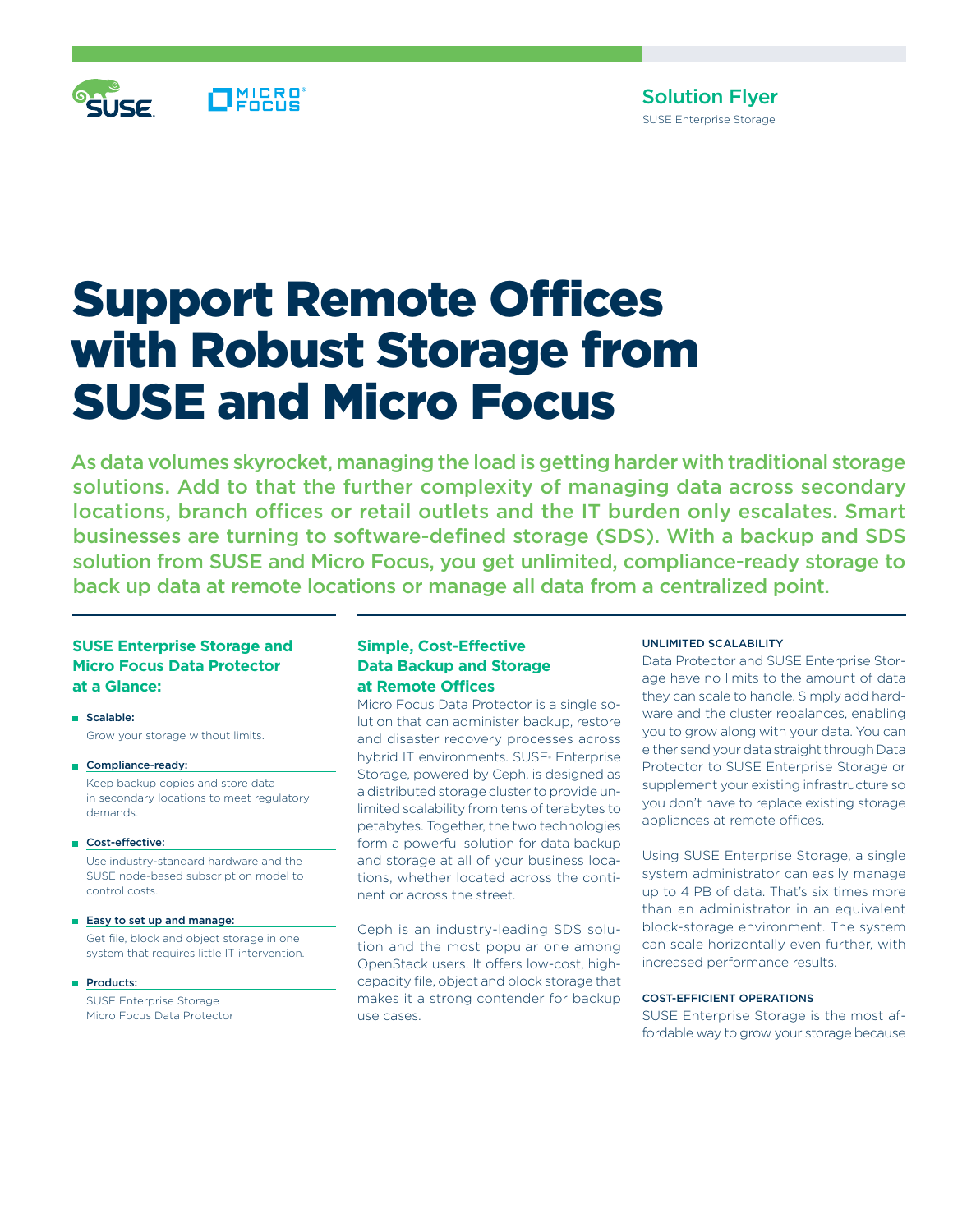# Together, SUSE Enterprise Storage and Micro Focus Data Protector provide unlimited, compliance-ready storage that can easily support remote office and branch office IT environments.

you pay by node, not for every gigabyte you store. You get enterprise-class functionality without having to pay for enterpriseclass hardware. In fact, in a [five-year total](https://www.suse.com/media/case-study/5_year_tco_case_study.pdf) [cost of ownership study](https://www.suse.com/media/case-study/5_year_tco_case_study.pdf), IT Brand Pulse found that SUSE Enterprise Storage outperformed every one of the competitors.

The latest version of SUSE Enterprise Storage helps to reduce data storage overhead with BlueStore and increases disk space efficiency through erasure coding.

In addition to these SUSE Enterprise Storage features, Micro Focus Data Protector enables deduplication, which reduces network bandwidth consumption. Once the data is reduplicated, it is seamlessly moved across the backup stack without rehydration.

# **Centralized Storage Administration for Offices with Little or No IT Staff**

Centralizing storage and backup of data from numerous offices, locations and geographies can help save you time and money. SUSE Enterprise Storage and Data Protector enable those savings by reducing the administrative load for offices that don't have full-time IT staff.

#### EASE OF MANAGEMENT

Data Protector's ability to predictively track service-level agreements (SLAs) makes it easier for IT teams to manage and ensure adherence to SLAs.

The self-managing and self-healing properties of SUSE Enterprise Storage further reduce the IT management burden and costs. In the event that a disk or node fails, the cluster automatically adjusts workloads and keeps operating without a hitch. This can be an especially useful advantage when a full IT team isn't present at the cluster's location, as it keeps storage available while allowing that team to minimize trips to the cluster location.

#### COMPLIANCE-READY STORAGE

Together, SUSE Enterprise Storage and Data Protector can help you back up data or store additional copies in different locations to meet various compliance requirements. For instance, remote sites can keep a local copy of the backup while also sending a copy to central or disaster recovery sites.

#### **Disaster Recovery across the Enterprise**

SUSE and Micro Focus can help you avoid the risk of regional disasters such as

hurricanes or floods by making it easy to back up remote office data to an off-site location running SUSE Enterprise Storage.

Data Protector offers automated, centralized, bare-metal recovery from physical to physical, physical to virtual, virtual to virtual and virtual to physical from any backup set at no additional cost. Automated retention and replication management across different backup media, storage tiers and locations are important tools that help you recover from unexpected incidents and get back up and running quickly.

#### **Components of the Solution**  SUSE ENTERPRISE STORAGE

SUSE Enterprise Storage runs as an extension on SUSE Linux Enterprise Server, a secure, open source server operating system that helps you accelerate innovation, improve system reliability, comply with evolving security requirements and adopt new technologies.

SUSE Enterprise Storage offers:

 *Fast setup and deployment, usually requiring less than two hours' configuration time after hardware is unpacked and ready*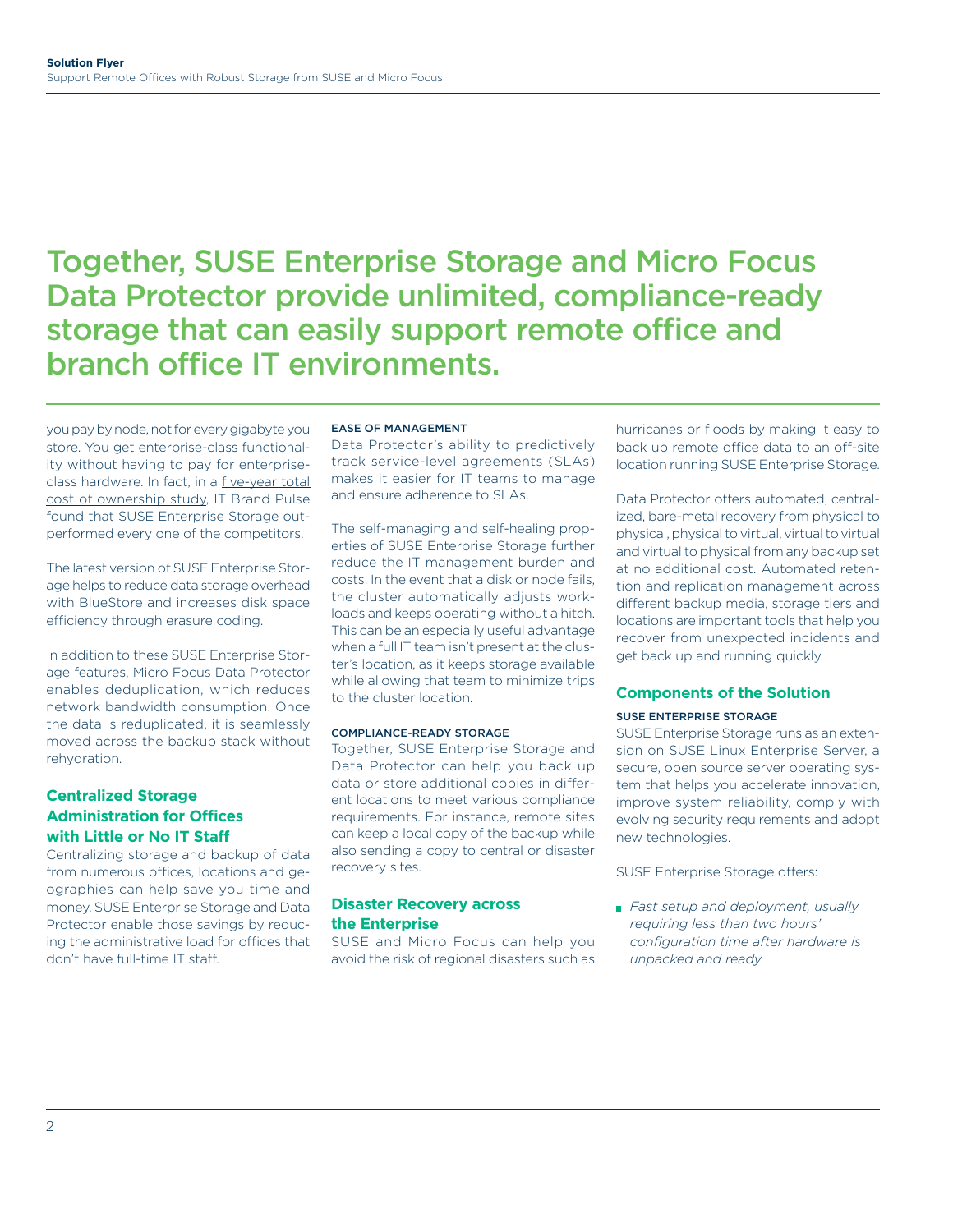- *Automation to save IT administrators time and effort*
- *Faster time to recovery in the event of disasters and unplanned downtime*
- *Ultimate scalability to handle massive data sets and virtually unlimited growth potential*

SUSE Enterprise Storage features in the [Gartner Critical Capabilities for Object](https://www.gartner.com/doc/reprints?id=1-4QLYCHW&ct=180207&st=sb) [Storage report](https://www.gartner.com/doc/reprints?id=1-4QLYCHW&ct=180207&st=sb) as the highest-ranking Ceph storage solution reviewed.

#### MICRO FOCUS DATA PROTECTOR

Data Protector is an enterprise-grade backup and disaster recovery solution for large, complex and heterogeneous IT environments. Built on an adaptive architecture that combines security and analytics, it can help you meet your continuity needs reliably and cost-effectively.

Mirco Focus Data Protector offers:

- *Standardized protection that works across diverse environments*
- *Compression, deduplication, storage management and analytics to help you better use your infrastructure*
- *A highly reliable and secure backup environment with low overhead*
- *Predictive analytics, automation and other tools to efficiently manage the backup environment*

### **Partnered to Keep You Competitive**

SUSE and Micro Focus have been working together for many years to provide enterprise-grade software solutions that enable you to stay competitive with transformative technologies. We bring complete solutions that provide security, bring operational efficiencies and deliver a platform for innovation.

Meet your evolving storage and backup needs with the partnership committed to your success.